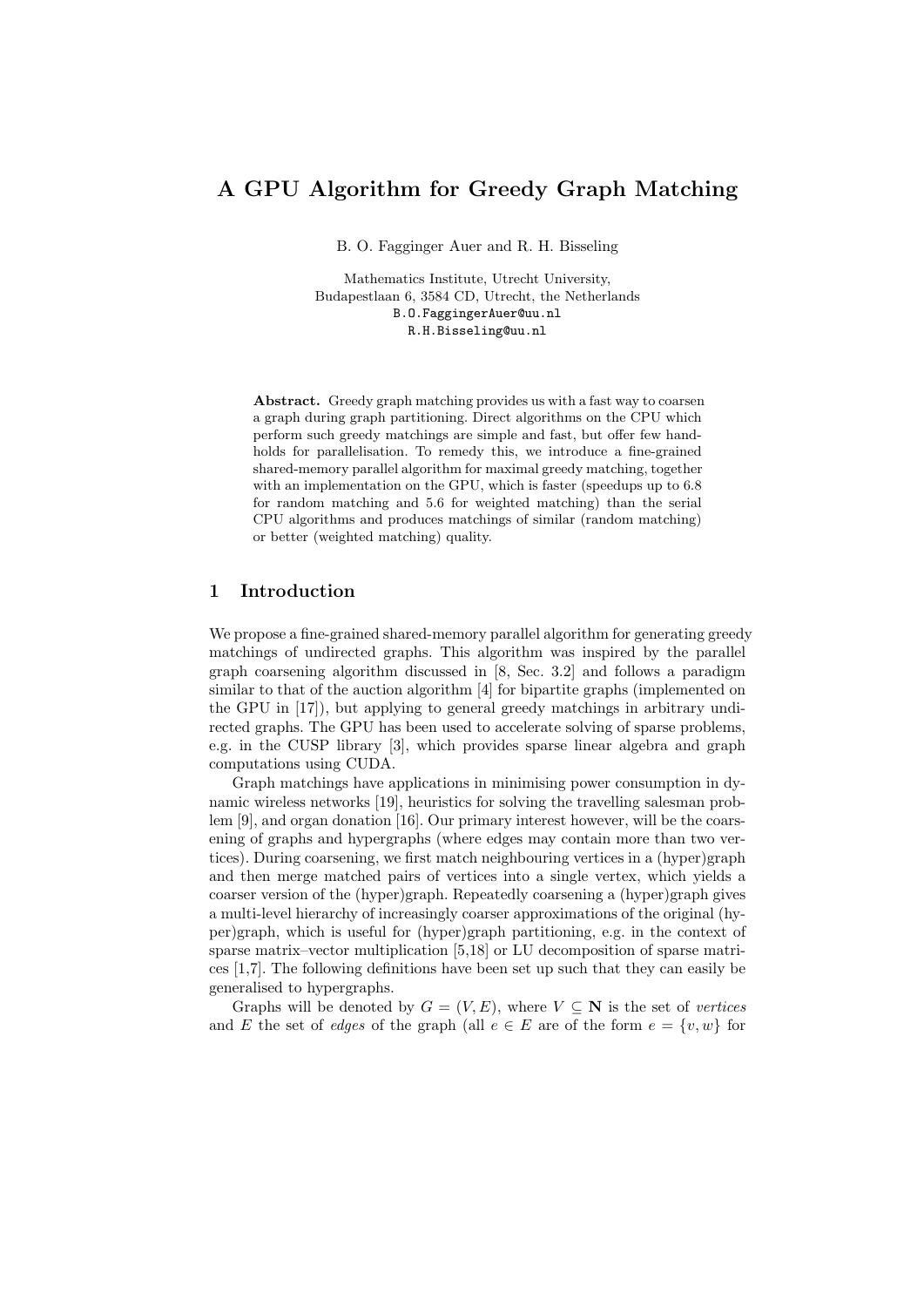some  $v, w \in V$ . For  $v \in V$ , we denote the *collection of neighbours of* v by

$$
V_v := \{ w \in V \mid \exists e \in E : v, w \in e \} \setminus \{v\}.
$$

The graph G is weighted if it is provided with a function  $\omega : E \to \mathbf{R}_{>0}$  assigning a weight  $\omega(e) > 0$  to each edge  $e \in E$ .

A matching of G is a map  $\pi : V \to \mathbb{N}$  such that

- 1. for all  $v \in V$  there exists at most one  $w \in V \setminus \{v\}$  such that  $\pi(v) = \pi(w)$ (we match at most two vertices to each other),
- 2. for all  $v, w \in V$ ,  $v \neq w$ , if  $\pi(v) = \pi(w)$ , then  $v \in V_w$  and  $w \in V_v$  (we only match neighbouring vertices).

We consider two different vertices  $v, w \in V$  to be matched to each other if  $\pi(v) = \pi(w)$ . If we cannot match any more vertices without breaking one of these two conditions, we call  $\pi$  maximal. If G is weighted, then the weight  $\omega_{\pi}$  of  $\pi$  is defined as the sum of the weights of all edges included in the matching:

$$
M_{\pi} := \{ \{v, w\} \in E \mid \pi(v) = \pi(w), v \neq w \}, \qquad \omega_{\pi} := \sum_{e \in M_{\pi}} \omega(e).
$$

# 2 Serial matching

We will consider simple greedy random matching, as outlined in Alg. 1. For this algorithm we use  $\pi(v) = \infty$  to indicate that the vertex v is unmatched.

Algorithm 1 Serially creates a matching of a graph  $G = (V, E)$  with  $V \subseteq N$ by constructing  $\pi : V \to \mathbb{N} \cup \{\infty\}.$ 

1: Randomise the order of the vertices in V . 2: for  $v \in V$  do 3:  $\pi(v) \leftarrow \infty;$ 4: for  $v \in V$  do 5: if  $\pi(v) = \infty$  then 6:  $w \leftarrow \textbf{select}(v, V_v \cap \pi^{-1}(\{\infty\}));$ 7: if  $w \neq \infty$  then 8:  $\pi(v) \leftarrow \min\{v, w\};$ 9:  $\pi(w) \leftarrow \min\{v, w\};$ 

The function  $select(v, W)$  is defined for vertices  $v \in V$  and collections of neighbours  $W \subseteq V_v$ . Should W be empty, then **select** $(v, W) = \infty$ , otherwise  $select(v, W) = w$  for some neighbour  $w \in W$  of v. Choosing different prescriptions for selecting neighbours gives us different kinds of matchings. Here, we consider two options for select: random matching and weighted matching.

For random matching,  $select(v, W)$  returns the first available  $w \in W$ . Because we randomise vertex order, this amounts to matching vertices to random neighbours, while providing an early exit for the selection mechanism.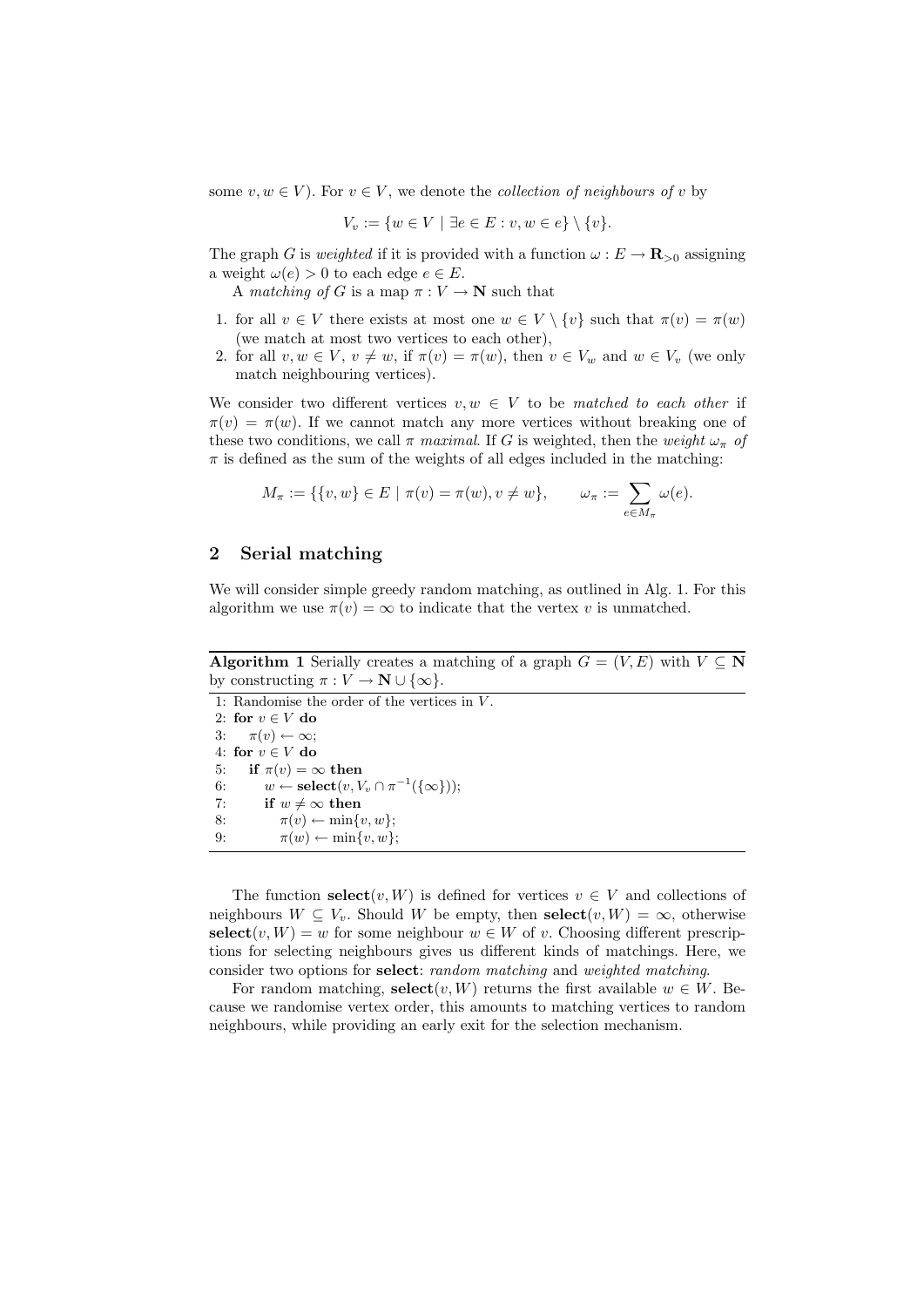For weighted matching,  $select(v, W)$  returns a neighbour  $w \in W$  with  $\omega({v, w}) = \max_{u \in W} \omega({v, u})$ . Here, the selection process takes longer: every neighbour needs to be considered to find the heaviest edge originating from  $v$ .

Note that in either case Alg. 1 produces maximal matchings. This ensures that the number of matched vertices is at least half of the maximum possible number of matched vertices when considering all possible matchings.

Other greedy matching strategies such as dynamic minimum degree (vertices with fewest unmatched neighbours are matched first) or Karp–Sipser [10] (vertices with a single unmatched neighbour are matched first) are not considered, because dynamically keeping track of all vertex degrees leads to serialisation. A more in-depth discussion and comparison of such matching strategies can be found in [11]. A distributed-memory parallel implementation of the Karp–Sipser algorithm is presented in [13].

#### 2.1 Matching by decreasing edge weights

We will also compare weighted matchings generated by our GPU algorithm with weighted matchings generated by Alg. 2.

**Algorithm 2** Serially creates a weighted matching of a weighted graph  $G =$  $(V, E)$  with  $V \subseteq \mathbf{N}$  and weights  $\omega : E \to \mathbf{R}_{>0}$  by constructing  $\pi : V \to \mathbf{N} \cup \{\infty\}.$ 

1: for  $v \in V$  do 2:  $\pi(v) \leftarrow \infty;$ 3: for  $\{v, w\} \in E$  in order of decreasing  $\omega(\{v, w\})$  do 4: if  $\pi(v) = \infty$ ,  $\pi(w) = \infty$ , and  $v \neq w$  then 5:  $\pi(v) \leftarrow \min\{v, w\};$ 6:  $\pi(w) \leftarrow \min\{v, w\};$ 

Alg. 2 ensures that we always match the vertices belonging to an edge with maximum weight in the entire graph, in contrast to weighted matching by Alg. 1 where the edge with maximum weight originating from a random vertex is matched. Because of this, Alg. 2 is  $\frac{1}{2}$ -optimal, i.e. the weight  $\omega_{\pi}$  of the matching  $\pi$ generated by Alg. 2 is guaranteed to be at least half of the maximum weight that any matching of this graph can attain. A distributed-memory parallel algorithm for weighted matching is given in [12]; this algorithm is based on locally dominant edges and is also  $\frac{1}{2}$ -optimal.

# 3 Parallel matching

A problem with Alg. 1 is its serial nature: in order to prevent matching more than two vertices to each other, we seemingly have to consider vertices one-by-one. To be able to match vertices simultaneously, while still satisfying the matching criteria, we propose Alg. 3, which permits us to evaluate select in parallel for many vertices.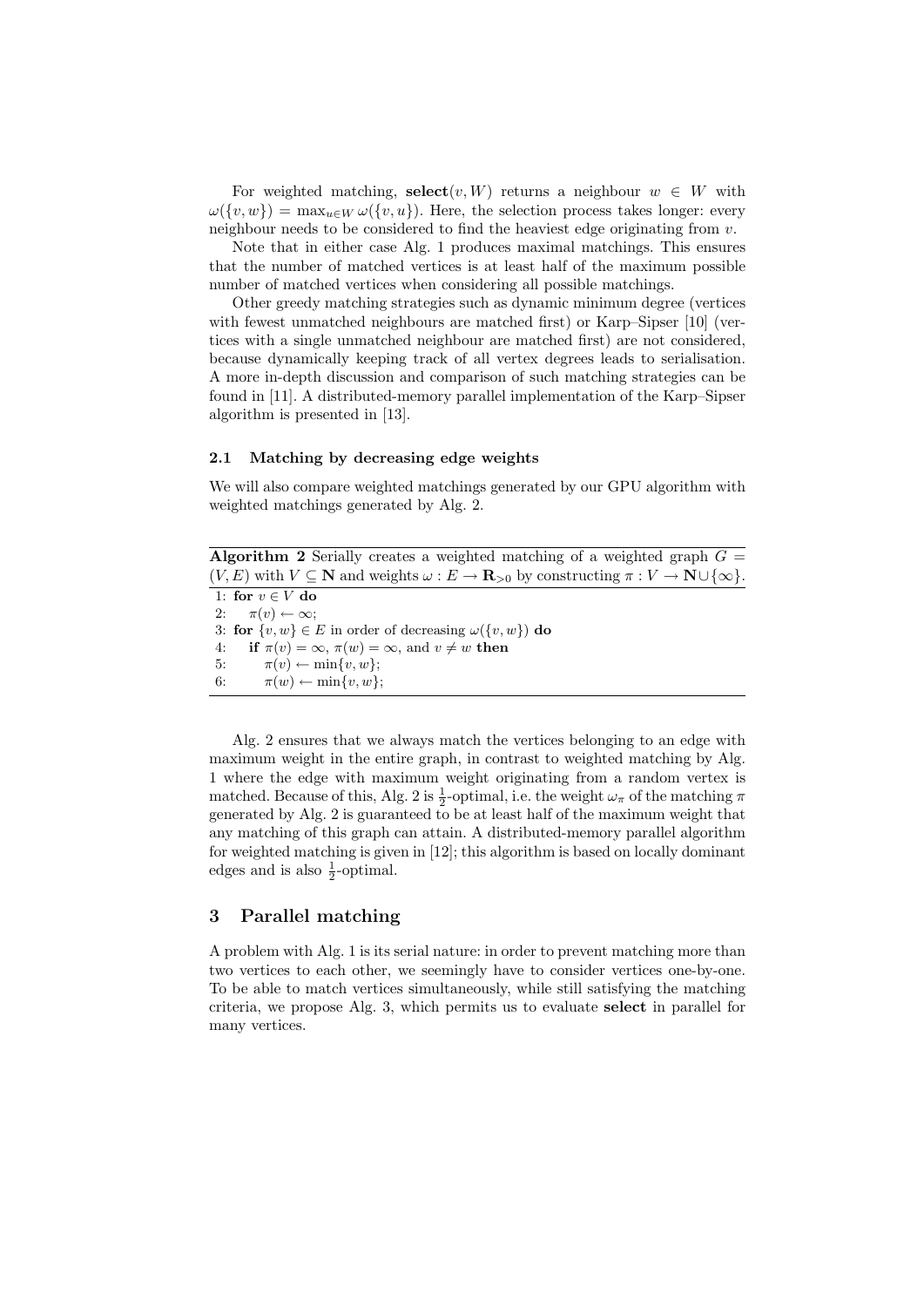by constructing  $\pi : V \to \mathbb{N} \cup \{ \text{blue}, \text{red}, \text{dead} \}.$ 1: for all  $v \in V$  parallel do 2:  $\pi(v) \leftarrow blue;$ 3: done  $\leftarrow$  false; 4: while not done do 5: {Assign vertex colours:} 6: done  $\leftarrow$  true; 7: for all  $v \in V$  parallel do 8: if  $\pi(v) \in \{\text{blue}, \text{red}\}$  then 9: done ← false; 10:  $\pi(v) \leftarrow \mathbf{colour}(v);$ 11: {Blue vertices propose to red vertices:} 12: for all  $v \in V$  parallel do 13: if  $\pi(v) =$ blue then 14: **if**  $V_v \cap \pi^{-1}(\{\text{blue}, \text{red}\}) = \emptyset$  then 15:  $\sigma(v) \leftarrow \text{dead};$ 16: else 17:  $\sigma(v) \leftarrow \textbf{select}(v, V_v \cap \pi^{-1}(\{\textbf{red}\}));$ 18: else 19:  $\sigma(v) \leftarrow \infty;$ 20: {Red vertices respond to blue vertices:} 21: for all  $v \in V$  parallel do 22: if  $\pi(v) = \text{red}$  then 23: if  $V_v \cap \pi^{-1}(\{\text{blue}, \text{red}\}) = \emptyset$  then 24:  $\sigma(v) \leftarrow \text{dead};$ 25: else 26:  $\sigma(v) \leftarrow \textbf{select}(v, V_v \cap \pi^{-1}(\{\textbf{blue}\}) \cap \sigma^{-1}(\{v\}));$ 27: {Match mutual proposals:} 28: for all  $v \in V$  parallel do 29: if  $\sigma(v) =$  dead then 30:  $\pi(v) \leftarrow$  dead; 31: else if  $\sigma(v) \neq \infty$  then 32: if  $\sigma(\sigma(v)) = v$  then 33:  $\pi(v) \leftarrow \min\{v, \sigma(v)\};$ 



Fig. 1. Illustration of one iteration of Alg. 3's main loop: (a) we colour all vertices blue or red; (b) let the blue vertices propose to the red vertices; (c) let the red vertices respond to one of these proposals; (d) and match the mutual proposals.

**Algorithm 3** Creates a matching of a graph  $G = (V, E)$ , with  $V \subseteq N$ , in parallel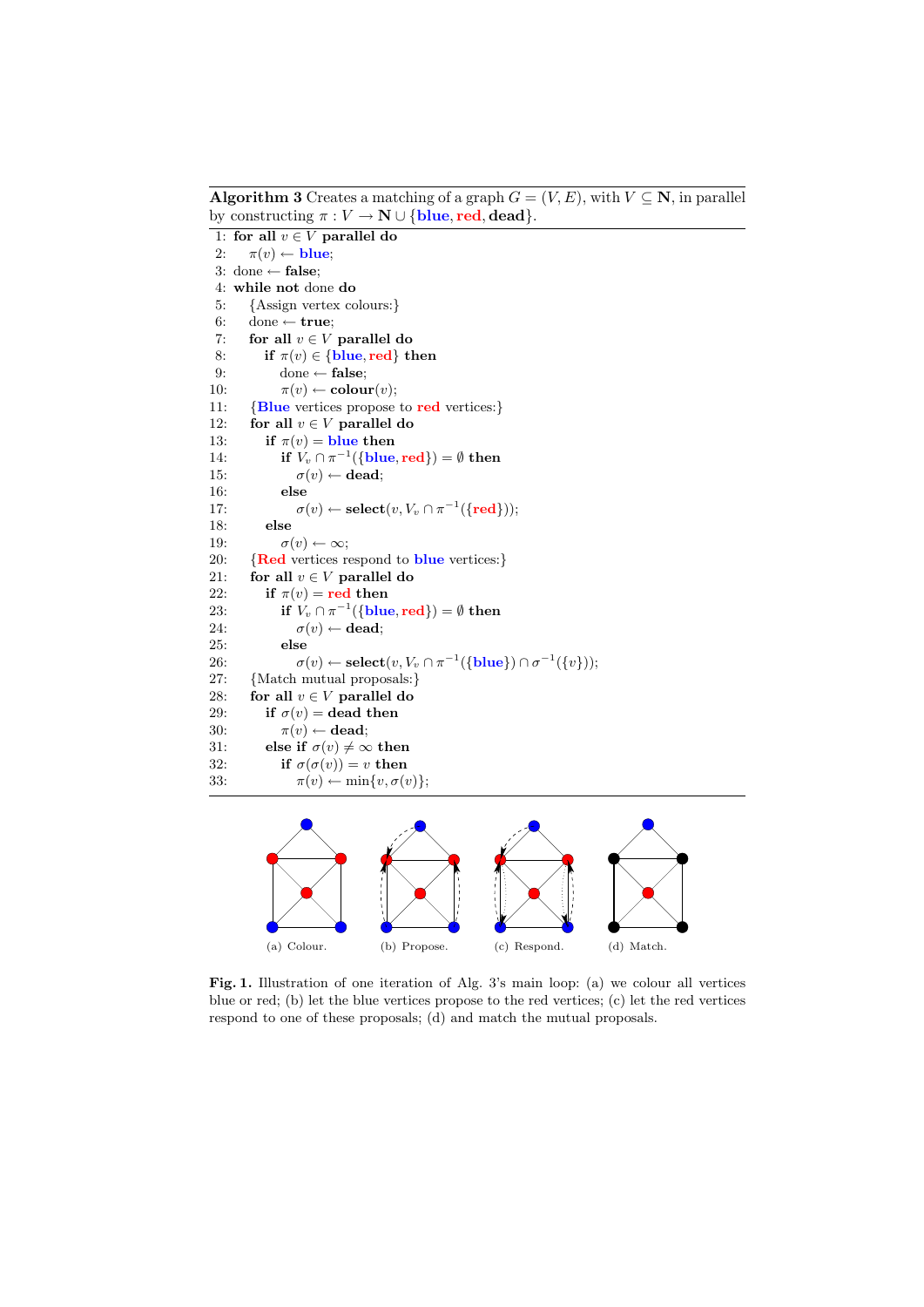For this algorithm  $\pi(v) \in \{\text{blue}, \text{red}, \text{dead}\}\$  indicates that v has not been matched. The function  $\text{colour}(v)$  determines for vertices  $v \in V$  whether they are put into the **blue** or the **red** group. The **for all ... parallel do** construct indicates a for-loop where each iteration can be executed completely independently. These for-loops make Alg. 3 suitable for a GPU implementation, where each independent loop iteration (corresponding to a vertex) is mapped to a different GPU thread. Furthermore,  $\pi$  and  $\sigma$  can be kept on the GPU during the iterations of Alg. 3, such that communication between the CPU and GPU is limited to only the start and the end of the matching process.

Alg. 3 starts by marking all vertices  $v \in V$  as blue (line 2), such that they are unmatched. Then, we enter the main loop (line 4) and colour each unmatched vertex blue or red (line 10, this is irrespective of the current colour of the vertex). All blue vertices propose to red neighbours, chosen by select (line 17). Vertices without unmatched neighbours are flagged as being dead. Red vertices then consider proposals made to them by their neighbours, and respond to one of them, chosen by select (line 26). Here, data thrashing due to parallel reads and writes to  $\sigma$  is avoided by only checking whether  $\sigma(w) = v$  for neighbours  $w \in V_v$  with  $\pi(w) =$ **blue**. After this, we match all vertices that have compatible proposals and responses (line 28). Vertices that were flagged as dead receive a special matching value (dead) so that they are no longer considered for matching in subsequent iterations. We restart the main loop and reassign unmatched vertices to either the blue or red group. The main loop is repeated until we obtain a maximal matching.



Fig. 2. The ratio between the number of matched vertices and the total number of vertices, as a function of the number of iterations of the while-loop at line 4 of Alg. 3. The number after each graph name indicates the number of edges.

The effect of iterating the main loop of Alg. 3 can be seen in Fig. 2. Here we observe that the number of unmatched vertices decreases rapidly as the number of iterations increases, stabilising when the matching is maximal. Note that the matching is maximal when all vertices are either matched or dead.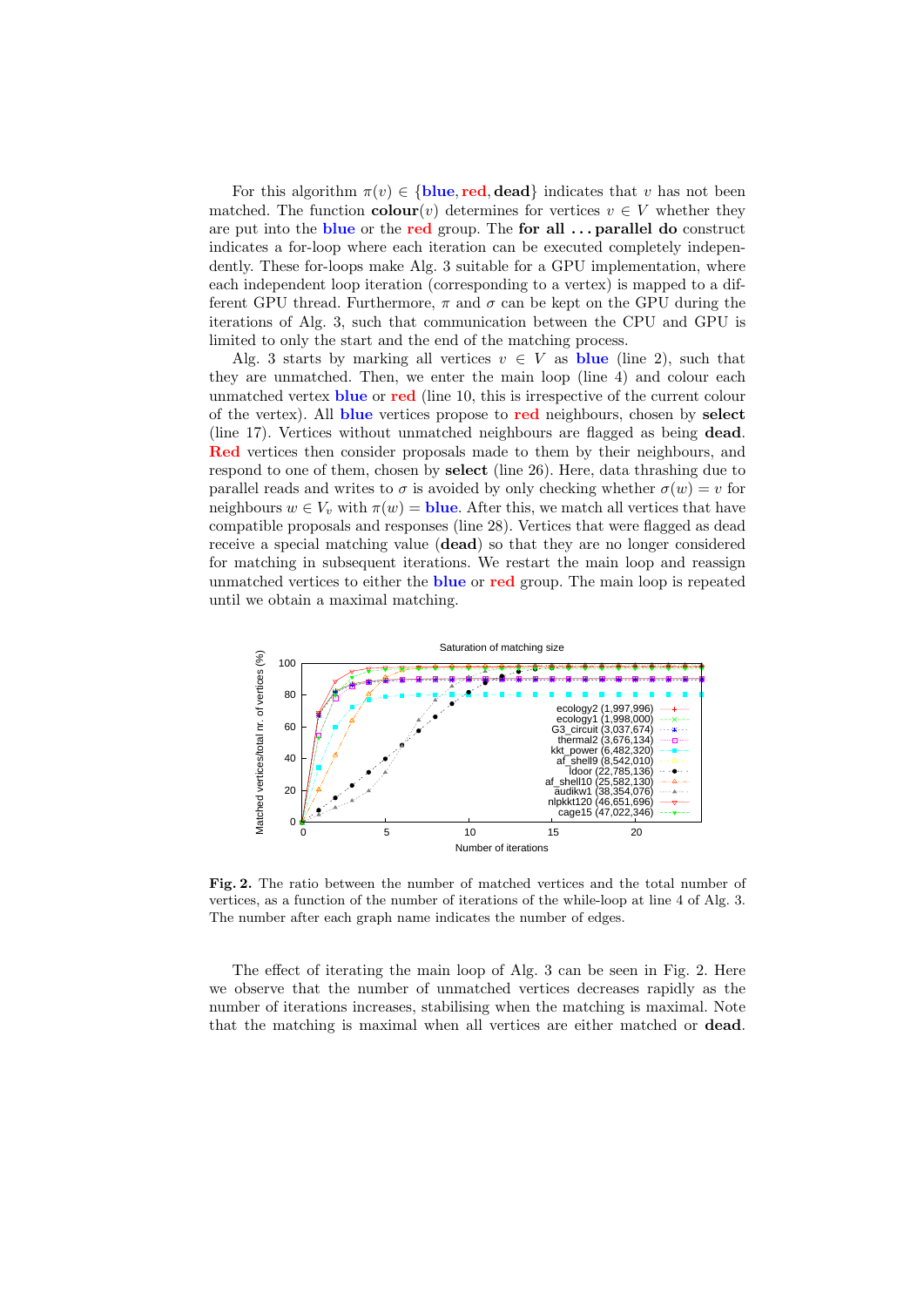Therefore, we keep track of a 'done' flag in Alg. 3, which becomes true when  $\pi^{-1}(\{\text{blue}, \text{red}\}) = \emptyset$ . Because we only need to store a fixed value in 'done' at line 9, we can do this directly in parallel without having to resort to atomic operations (an atomic compare-and-swap halved performance during experiments).

#### 3.1 Vertex labelling

It is important that the function colour finds different blue and red groups every iteration, because otherwise we can get stuck in situations where a nonmaximal matching is not enlarged. A direct way to define this function is to determine the **blue** and **red** groups by randomly assigning each vertex to the blue group with probability p and to the red group with probability  $1 - p$ , i.e.

$$
colour(v) = \begin{cases} blue with probability p \in [0, 1], \\ red otherwise. \end{cases}
$$
 (1)

Intuitively, we should ensure that the blue and red groups are approximately of equal size (by picking  $p = \frac{1}{2}$ , similar to [8, Sec. 3.2]) so that all unmatched vertices have a good chance of possessing a neighbour of a different colour and are therefore able to propose or respond in the current iteration. This leads to a large number of matched or dead vertices, which will speed up later iterations.

Let us make this more precise by considering random matching in a random graph G with vertices  $V = \{1, \ldots, n\}$ , where an edge between two vertices  $v, w \in V$  exists with probability  $P({v, w} \in E) = d$  for a fixed density parameter  $d \in [0, 1]$ . During a single iteration of Alg. 3 we match a number of vertices equal to twice the number  $N$  of red vertices that receive a proposal from a **blue** neighbour, i.e.

$$
N = \sum_{v \in V} P(\pi(v) = \text{red}) P(v \text{ is proposed to } |\pi(v) = \text{red})
$$
  
= 
$$
\sum_{v \in V} P(\pi(v) = \text{red}) \left( 1 - \prod_{w \in V \setminus \{v\}} (1 - P(w \text{ proposes to } v | \pi(v) = \text{red})) \right)
$$
  
= 
$$
\sum_{v \in V} P(\pi(v) = \text{red}) \left( 1 - \prod_{w \in V \setminus \{v\}} \left( 1 - \frac{P(\pi(w) = \text{blue}) P(\{v, w\} \in E)}{\text{nr. of red neighbor. of } w} \right) \right).
$$

We now approximate the number of red neighbours of w by its average  $1+(1-\alpha)$  $p$ )  $(d (n - 1) - 1)$  (since v is already a **red** neighbour of w). This gives

$$
N \approx N^* := n (1 - p) \left( 1 - \left( 1 - \frac{p d}{1 + (1 - p) (d (n - 1) - 1)} \right)^{n-1} \right).
$$

The approximate expected fraction of matched vertices in a large random graph for a single iteration of Alg. 3 then equals

$$
\lim_{n \to \infty} \frac{2 N^*}{n} = 2 (1 - p) \left( 1 - e^{-\frac{p}{1 - p}} \right). \tag{2}
$$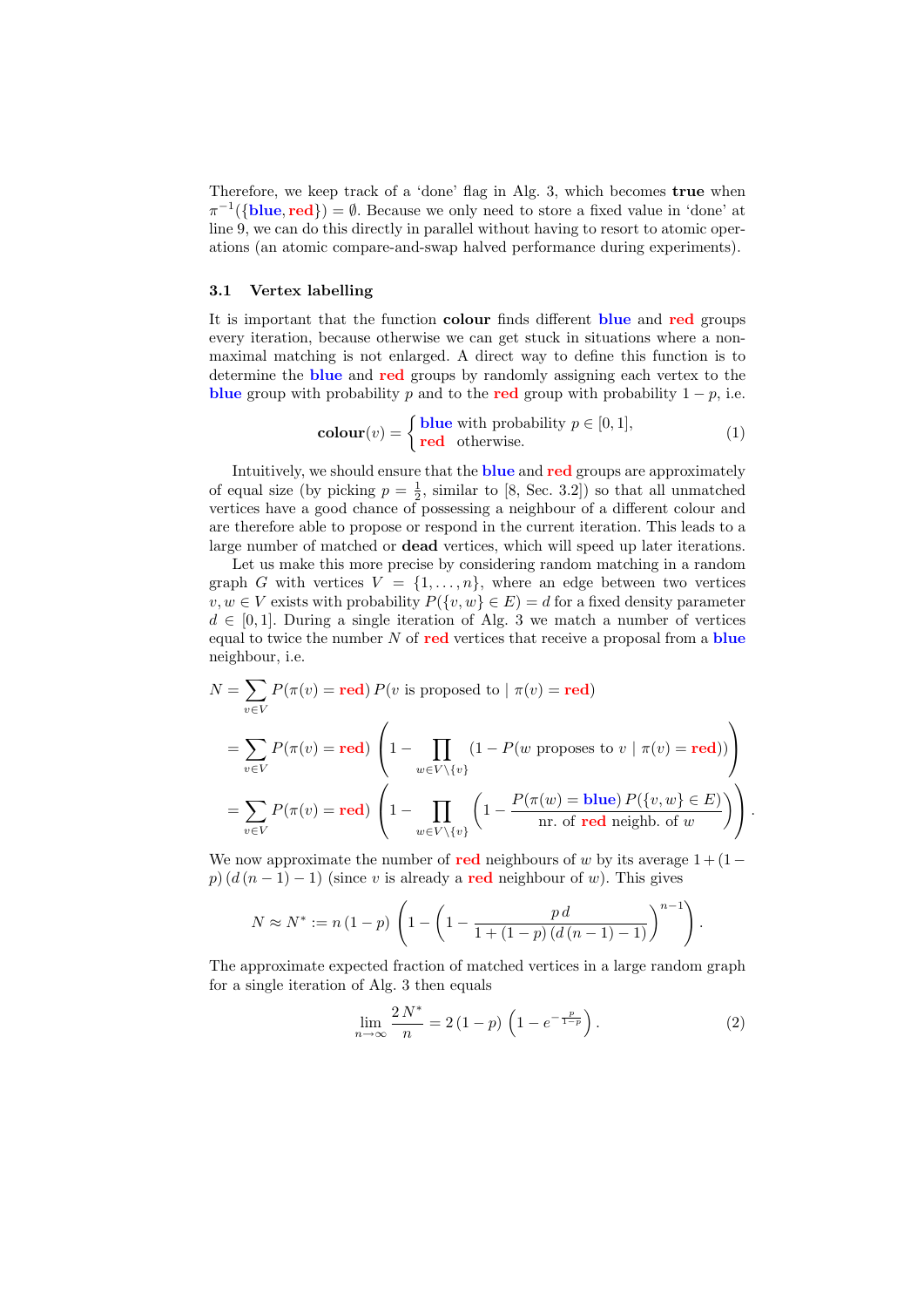This function is maximal for  $p \in [0, 1]$  satisfying  $1 - p = e^{-\frac{p}{1-p}} (2 - p)$ , yielding  $p \approx 0.53406$ , independent of the density d. Therefore, this choice of p yields the largest number of matched vertices per iteration, and hence the shortest running time of Alg. 3, regardless of the edge density of the random graph. Because of this, we expect such a  $p$  also to work well for non-random graphs, which we confirmed experimentally for ecology1 in Fig. 3.



Fig. 3. The effect of the probability  $p$  from eq. (1) (left) on the absolute matching size, weight, and time required to generate the matching, rescaled to a range of 100%, and (right) on the observed and theoretical, eq. (2), fraction of matched vertices during the first iteration of Alg. 3 for the matrix ecology1.

#### 3.2 Random vertex assignment

To evaluate eq. (1) in parallel on the GPU we use the MD5 message digest algorithm [15]. This algorithm calculates a 128-bit value, the MD5 hash, of a given sequence of bits, such that small changes in this sequence in general result in a completely different MD5 hash. A sequence of bits is converted to an MD5 hash by padding the sequence such that its number of bits is a multiple of 512, and then adding the contribution of each 512-bit chunk of the padded sequence to the hash.

To employ the MD5 algorithm as a random number generator we generate a single random number  $r$  on the CPU, which we pass to the GPU as a parameter for all threads (we again create a GPU thread for each vertex  $v \in V$ ). Then, we create for each 32-bit vertex number  $v$  a 512-bit array consisting of  $\{v, rv, \ldots, r^{15}v\}$  and calculate the hash of this array, which we normalise to obtain a pseudorandom number in  $[0, 1]$  for eq. (1). Changing either v or r will result in a different array and therefore a completely different hash. By generating different values  $r$ , we can therefore create completely different assignments of the unmatched vertices of the graph, for each iteration of Alg. 3.

To improve performance we only use the first quarter of the MD5 algorithm, which did not reduce the quality of the matchings during experiments. This makes Alg. 4 fast and parallel, requires only a small amount of threadindependent storage (we do not store  $\{v, r v, \ldots, r^{15} v\}$  explicitly), and yields reproducible vertex colourings.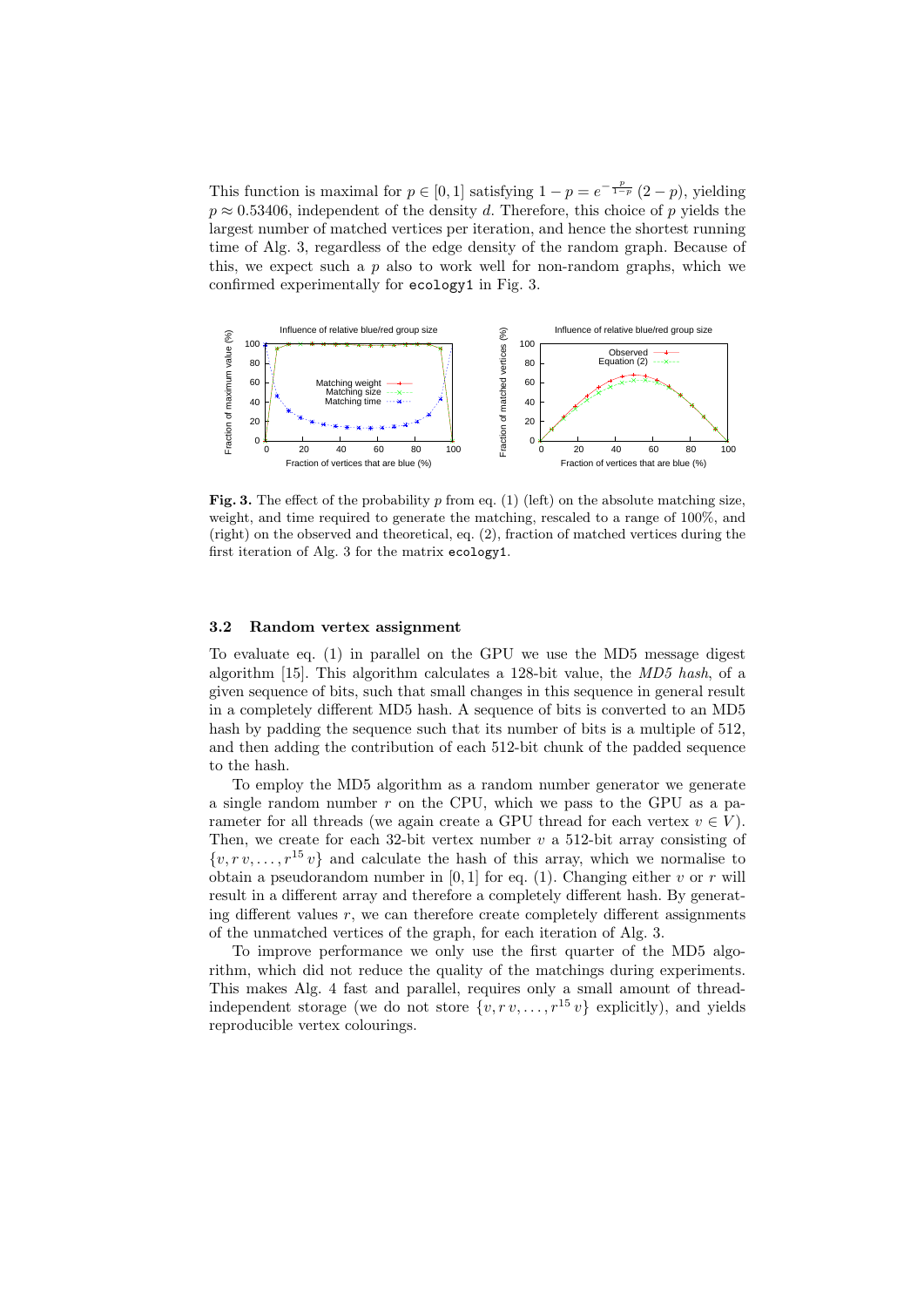Algorithm 4 Implementation of  $\text{colour}_r(v)$  for Alg. 3, based on [15, Sec. 3.4]. Here  $v \in \mathbb{N}$  is a vertex,  $r \in \mathbb{N}$  is a parameter,  $p \in [0, 1]$  (eq. (1)), and K and R are MD5 constants and shift amounts, kept in constant GPU memory.

1: Initialise hash as  $h_0, h_1, h_2, h_3$ . 2: Let  $a_0 \leftarrow h_0, a_1 \leftarrow h_1, a_2 \leftarrow h_2, a_3 \leftarrow h_3.$ 3: for  $i = 0$  to 15 do 4:  $a_4 \leftarrow (a_1 \text{ and } a_2) \text{ or } ((\text{not } a_1) \text{ and } a_3);$ 5:  $a_5 \leftarrow a_3, a_3 \leftarrow a_2, a_2 \leftarrow a_1;$ 6:  $a_1 \leftarrow a_1 + \text{rol}(a_0 + a_4 + K(i) + v, R(i));$  (bitwise rotate left) 7:  $a_0 \leftarrow a_5$ ; 8: Add  $a_0, \ldots, a_3$  to  $h_0, \ldots, h_3$ . 9:  $v \leftarrow r v$ : 10: if  $(h_0 + h_1 + h_2 + h_3) \mod 2^{32} < p \, 2^{32}$  then 11: return blue; 12: else 13: return red;

# 4 Results

For graph coarsening, it is important to randomise the ordering of the vertices of the graph to ensure that we do not get stuck in star graphs [14, Sec. 5.3]. Therefore, we randomly permute all vertices on the CPU after the graph has been read from disk (as was also done in the experiments in [11]), where we use the same permutation for benchmarking the serial and parallel algorithms. Randomisation of the vertices will decrease performance, because it prevents coalesced reading on the GPU when looping over vertex neighbours. As we are interested in the performance of the greedy matching process itself, permuting the graph and I/O transfer have not been included in the recorded timings. CPU to GPU transfer takes up, on average, 39% of the time.

The actual implementation of Alg. 3 was done with both NVIDIA's Compute Unified Device Architecture (CUDA) library version 3.1.2 and Intel's Threading Building Blocks (TBB) library version 3.0 in C++, compiled with  $g++$  version 4.1.2 using O3 optimisation flags. For the CUDA implementation, static graph data (i.e. neighbour ranges, indices, and edge weights) were placed in onedimensional textures to improve cache use. Dynamic data (i.e.  $\pi$  and  $\sigma$ ) were placed in one-dimensional arrays, such that using a one-dimensional thread distribution (one thread per vertex and a CUDA block size of 256) gives us coalesced data writing everywhere in the algorithm. For more implementation details, we would like to refer the reader to the source code of the discussed algorithms, which is freely available at http://www.staff.science.uu.nl/<sup>∼</sup>faggi101/.

For weighted matching, we use 425 symmetric matrices from the University of Florida sparse matrix collection  $[6]$ , where the edge weights are set to the absolute value of the corresponding matrix entry. For random matching this set is augmented with the graphs from the 10th DIMACS challenge on graph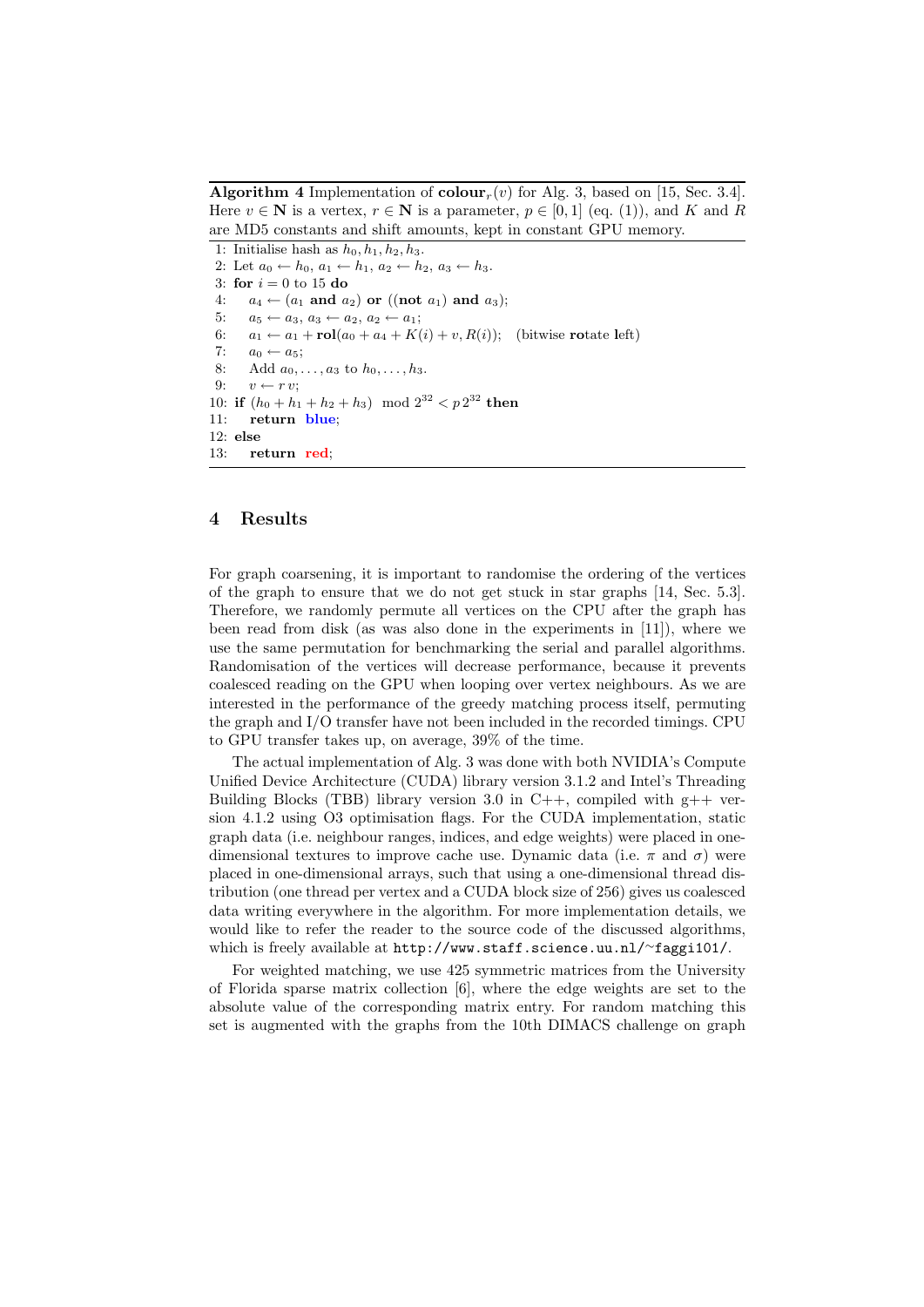partitioning [2], which do not possess edge weights. This gives us a large, unbiased test set of matrices arising from real-world applications.



Fig. 4. Scaling of the random matching time of Alg. 3 with the number of TBB threads, on a dual quad-core CPU with hyperthreading (8 physical cores) in a log-log plot. The matching time is relative to the matching time required by Alg. 3 on a single core.

The experiments were performed on a computer equipped with two quad-core 2.4 GHz Intel Xeon E5620 processors with hyperthreading, 24 GiB RAM, and an NVIDIA Tesla C2050 with 2687 MiB global memory. We measured the scaling of the TBB implementation of Alg. 3 with respect to the number of threads used by the CPU in Fig. 4 and compared both the CUDA and TBB (using 16 threads) implementations to the serial matching algorithms (Alg. 1 and Alg. 2) in Fig. 5. Fig. 5 shows the ratios of the average (over 32 random permutations of the graph vertices) matching size, time, and weight, together with error bars of one standard deviation. From these results, we observe the following:

- Alg. 3 scales well as we increase the used number of threads. The test system possesses 8 physical cores, but up to 16 threads with hyperthreading, which explains good speedups up to 8 threads and smaller speedups thereafter.
- The quality of the generated random matchings by Alg. 3 is comparable to that of the serial algorithm: for both CUDA and TBB the average matching size ratio is more than 99%.
- Weighted matching with Alg. 3, for both CUDA and TBB, yields higher quality matchings than Alg. 1 (average matching weight ratio 115%), but lower quality matchings than Alg. 2 (ratio of 85%). This is not surprising, since Alg. 2 always picks the globally heaviest edge, whereas Alg. 1 and Alg. 3 pick heavy edges locally. Furthermore, Alg. 1 does this one-sidedly, whereas Alg. 3 performs a two-sided comparison (both proposers and responders pick the heaviest neighbour), which leads to an increase in matching weight.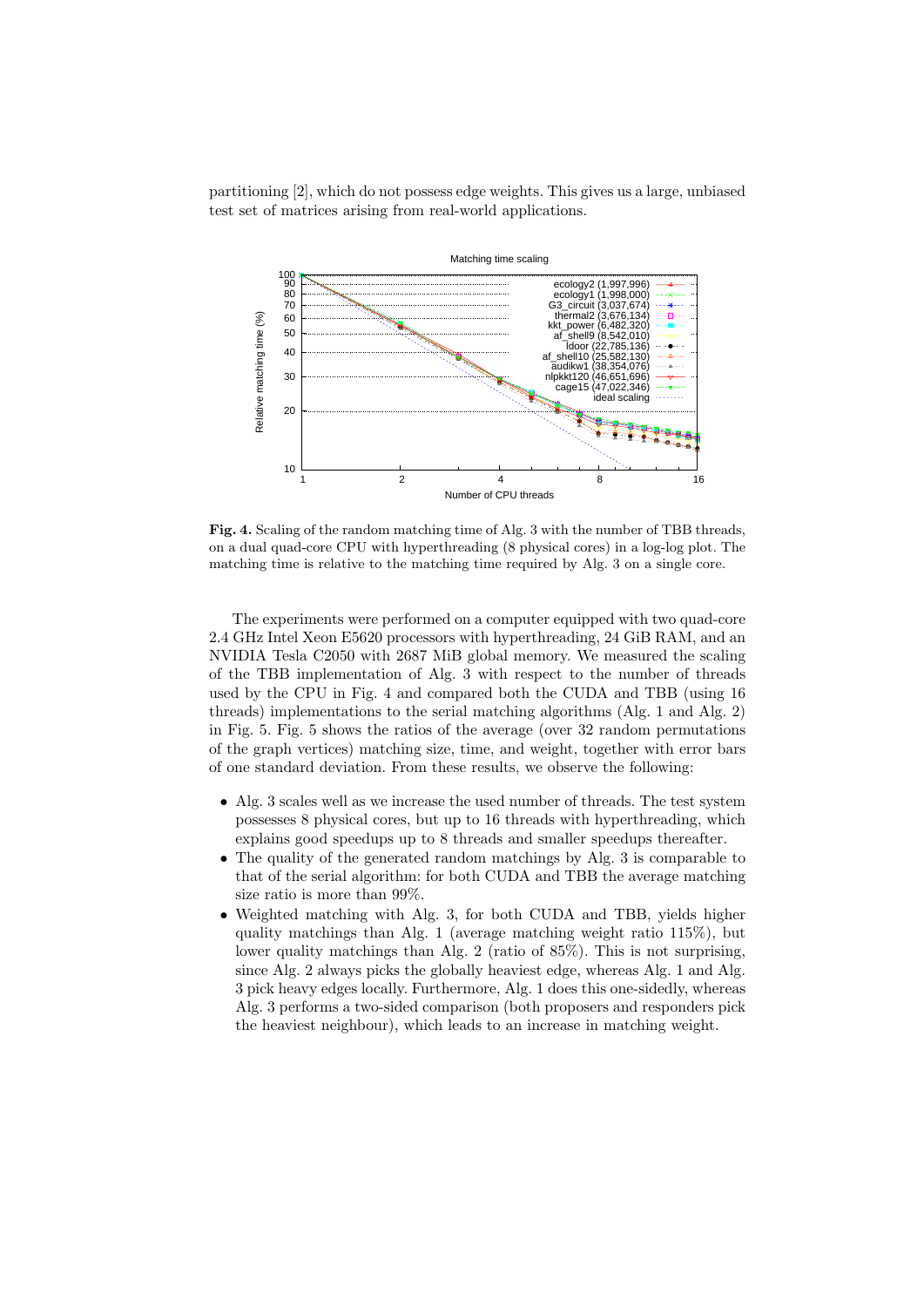

Fig. 5. Comparison between the serial matching algorithms (Alg. 1 and Alg. 2) and Alg. 3 implemented in CUDA on the GPU and in TBB on a multi-core CPU.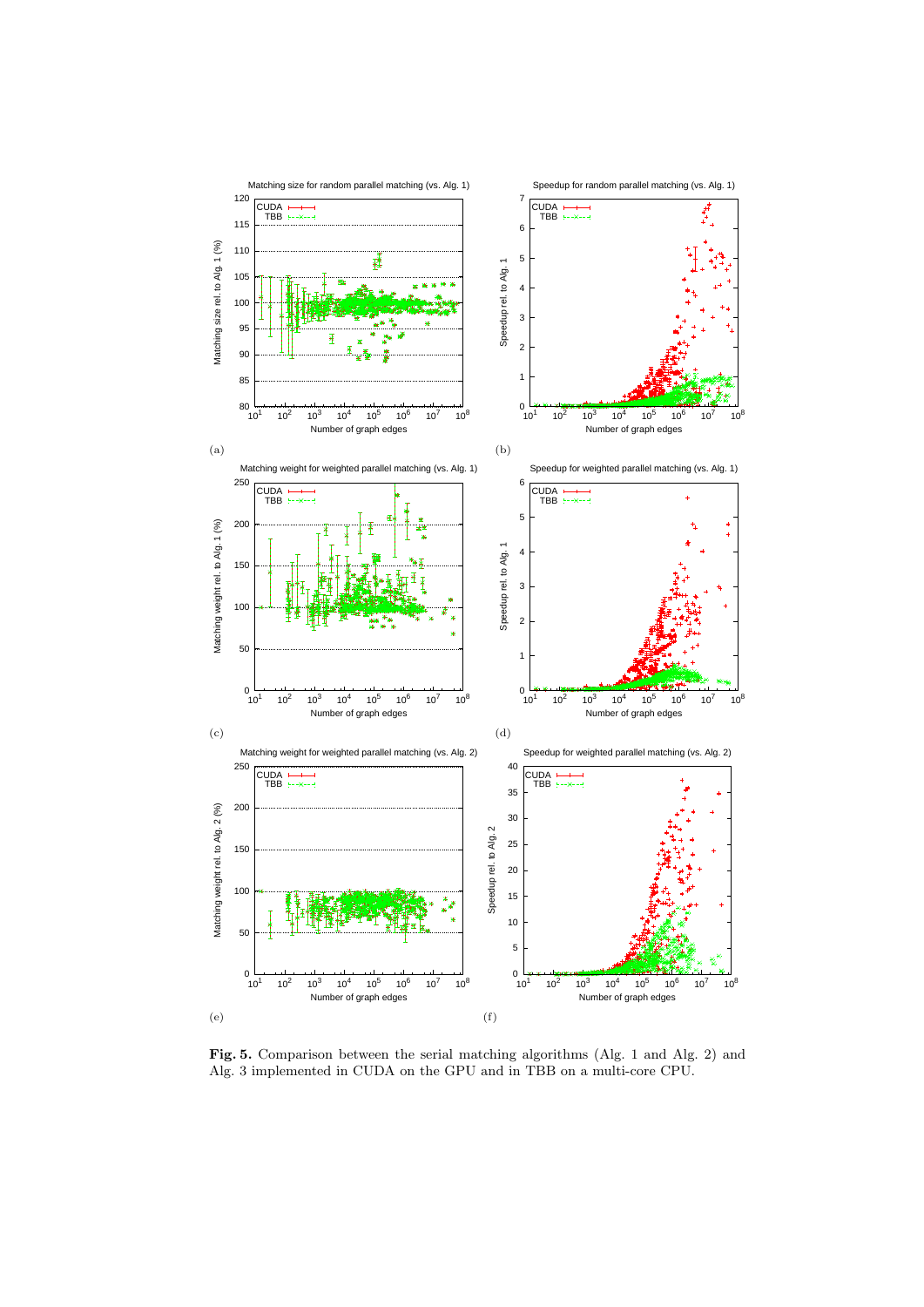- In Fig. 5 we see that Alg. 3 does not obtain the same speedup for all graphs. This is related to the ratio of the maximum and minimum degree of the vertices of the graph,  $(\max_{v \in V} |V_v|) / (\min_{w \in V} |V_w|)$ . When this ratio is large, vertices with high degree will keep a small number of CUDA threads occupied for a long time, while the other kernels have already finished, leading to a low occupancy of the GPU and decreased performance.
- The speedups increase as the graphs become larger. For CUDA, Alg. 3 reaches speedups up to 6.8, 5.6, and 37 compared to random matching with Alg. 1 and weighted matching with Alg. 1 and Alg. 2. However, for TBB we only reach speedups up to 1.1, 0.7, and 13.

Most of the time in Alg. 3 is spent loading and storing data, instead of performing calculations. This is confirmed by the NVIDIA CUDA profiler for random matching of ecology1, where the instruction-to-byte ratios are equal to 2.36 and 1.31 (according to the profiler, they should be close to 4.06) for proposing and responding to proposals in Alg. 3: this makes the algorithm bandwidth limited. Non-coalesced memory access due to randomisation is reflected in a low texture-cache hit rate, which is 35% for proposing, and 3% for responding, but we do utilize 70% and 82%, respectively, of the maximum available global memory bandwidth. This explains the fact that the GPU, with its much larger bandwidth (144 GB/s for a Tesla C2050's global memory vs. 17 GB/s for DDR3 RAM), performs better than the CPU TBB implementation, and that for weighted matching (where the edge weights also need to be read) the speedups are smaller, because memory traffic is increased. We therefore expect performance to be increased further when select involves a more compute-intensive assessment of each of the vertex's neighbours.

# 5 Conclusion

We have described a fine-grained shared-memory parallel algorithm for greedy graph matching (Alg. 3) and created a GPU implementation of this algorithm to compare it with serial greedy matching on the CPU (Alg. 1 and 2). For random matching, Alg. 3 provides maximal matchings of similar quality as Alg. 1, it is slower for smaller graphs  $( $10^5$  edges), but becomes increasingly faster as$ the number of edges increases (up to a speedup factor of 6.8). For weighted matching of large graphs, Alg. 3 offers both better performance (speedups up to 5.6) and better quality than Alg. 1, while compared to Alg. 2 we sacrifice matching quality for a much better performance (speedups up to 37). Alg. 3 performs much better on the GPU than on the multi-core CPU because of the GPU's superior memory bandwidth. These results were obtained for a large set of graphs arising from real-world applications.

We are interested in applying this algorithm in the context of (hyper)graph coarsening [18] and anticipate that there, with more complicated ways for vertices to select desired neighbours to be matched to, the ability of Alg. 3 to perform many of these selections in parallel will lead to higher speedups.